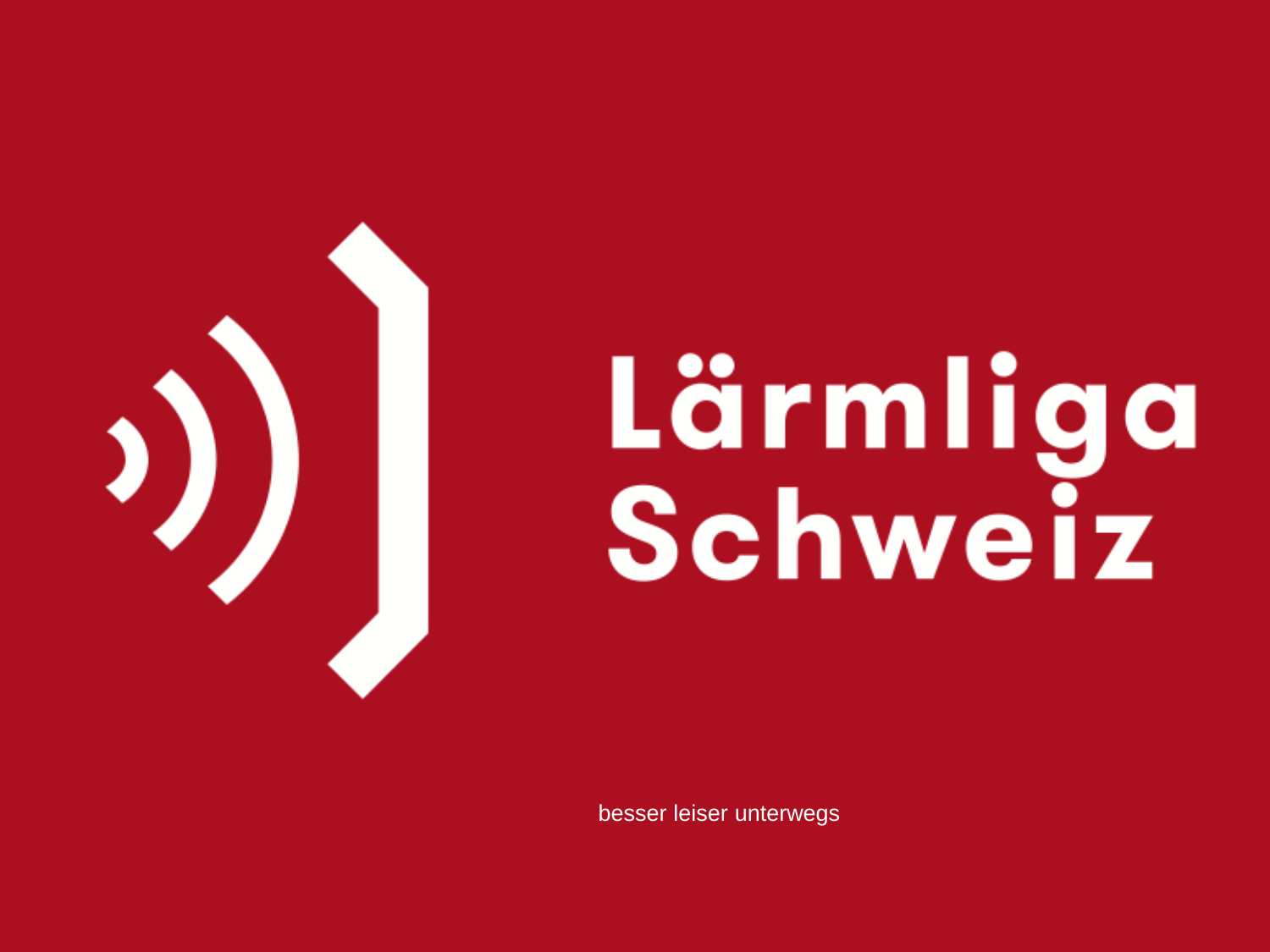

## **Interaction of Residents with Railway Stakeholders**

Address of Dr. Peter Ettler, Lawyer, President of NOISE LEAGUE SWITZERLAND, Zurich

To the 10th UIC Noise Workshop, 15 March 2016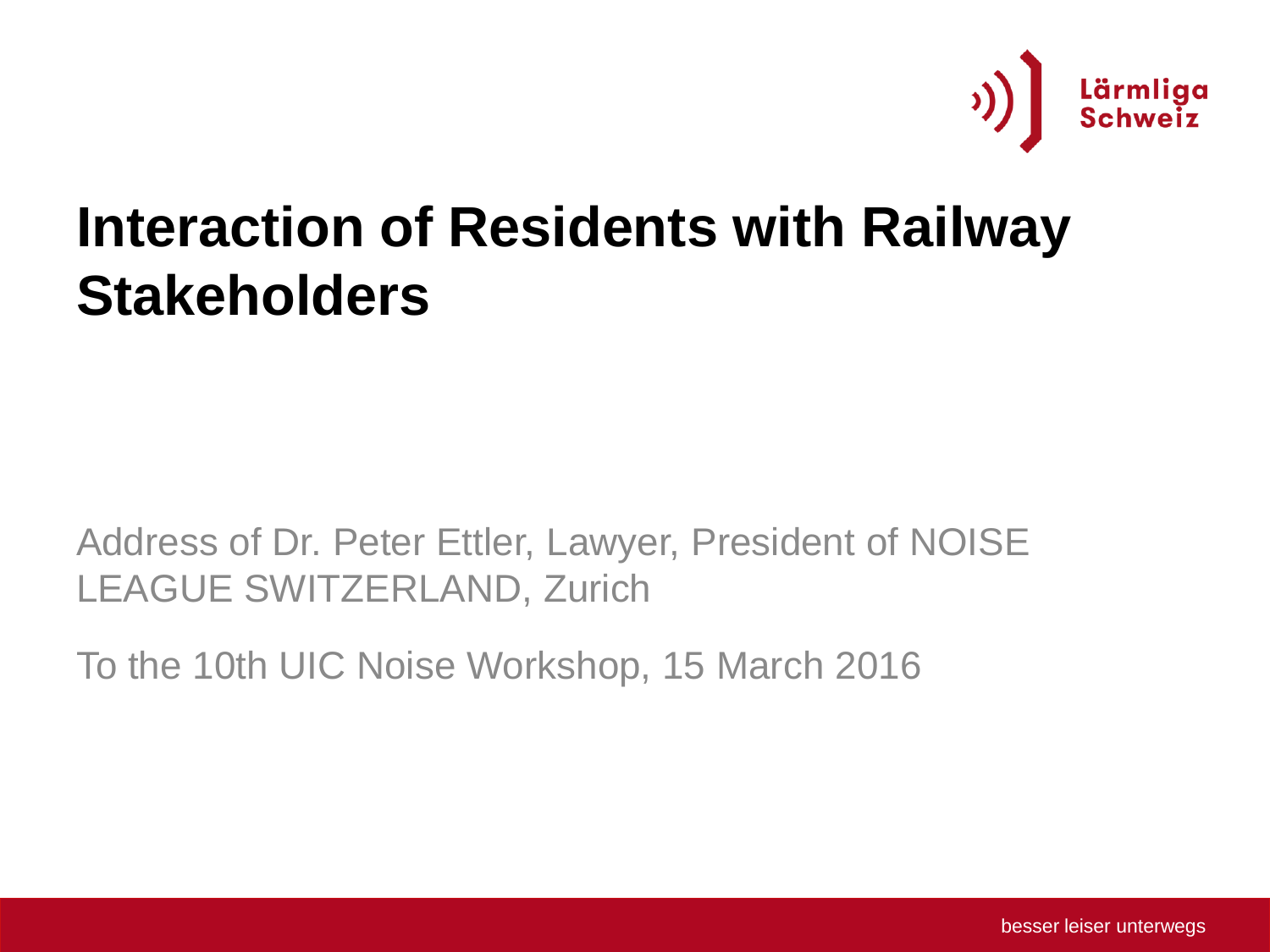



- NOISE LEAGUE SWITZERLAND founded in 1956
- Participated in promoting the Environmental Protection Act, EPA (1985)
- About 2000: Improvements on traffic facilities delayed / Switzerland noisier than in the 1960
- Revival of NOISE LEAGUE SWITZERLAND
- Intervention for Noise Improvement Act for Railways (2000)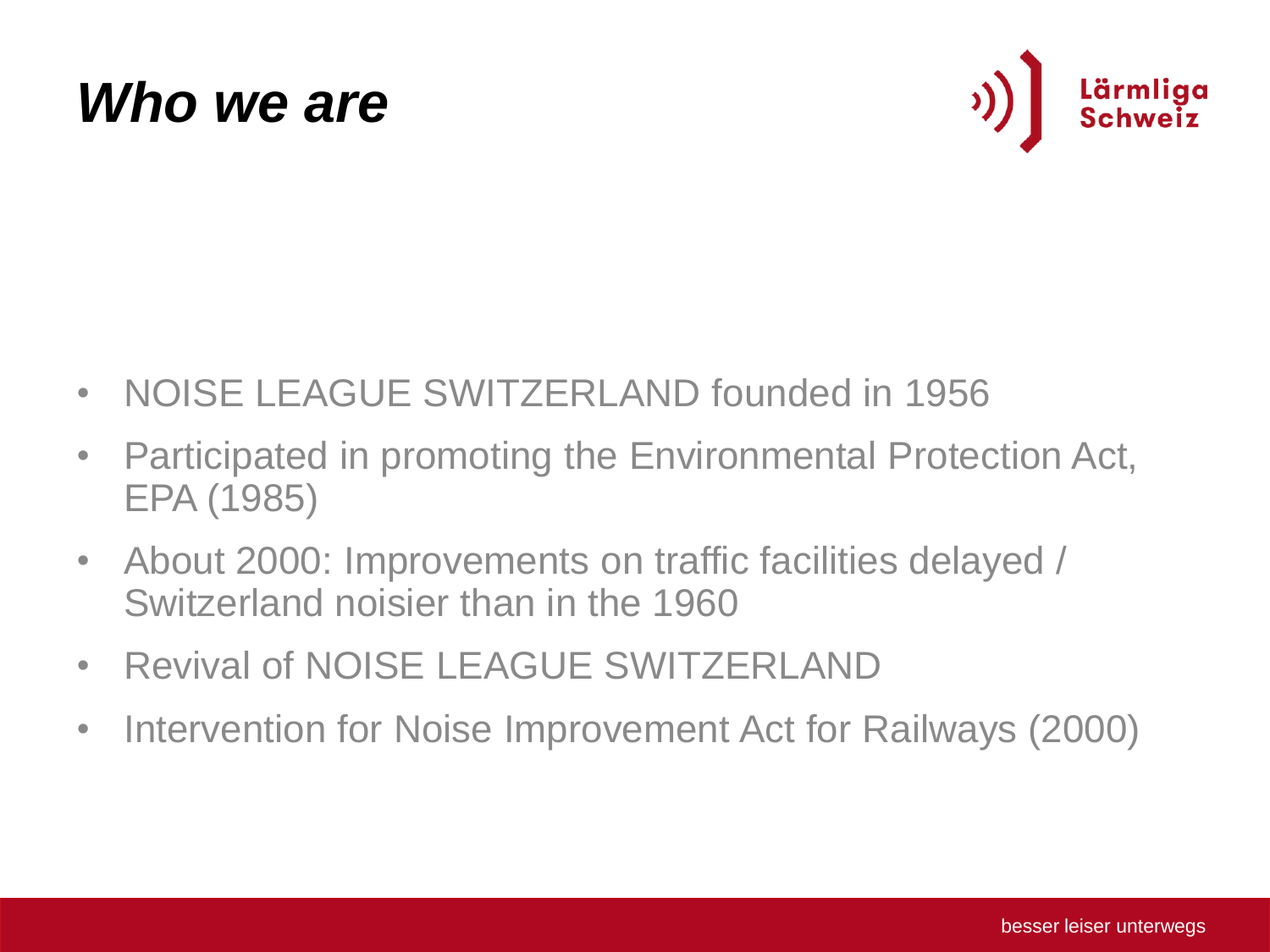# *Who are our political opponents?*

**Federal Office of Transport FOT Federal Government / Parliament SBB / Private Railways**

**Political and Railway Authorities in the Corridor Rotterdam - Genova** 



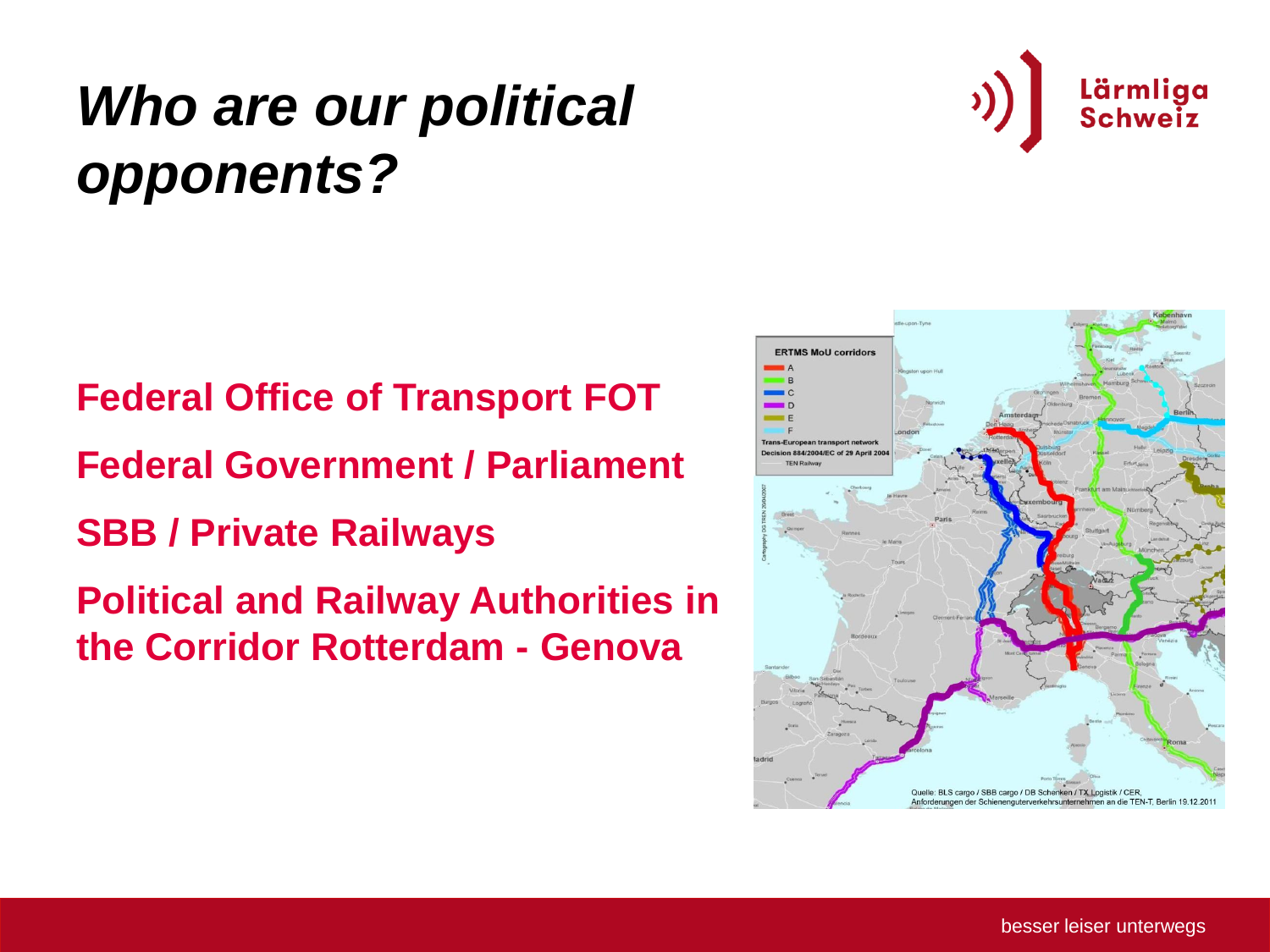



## *What Switzerland achieved in the last 15 years in railway noise abatement*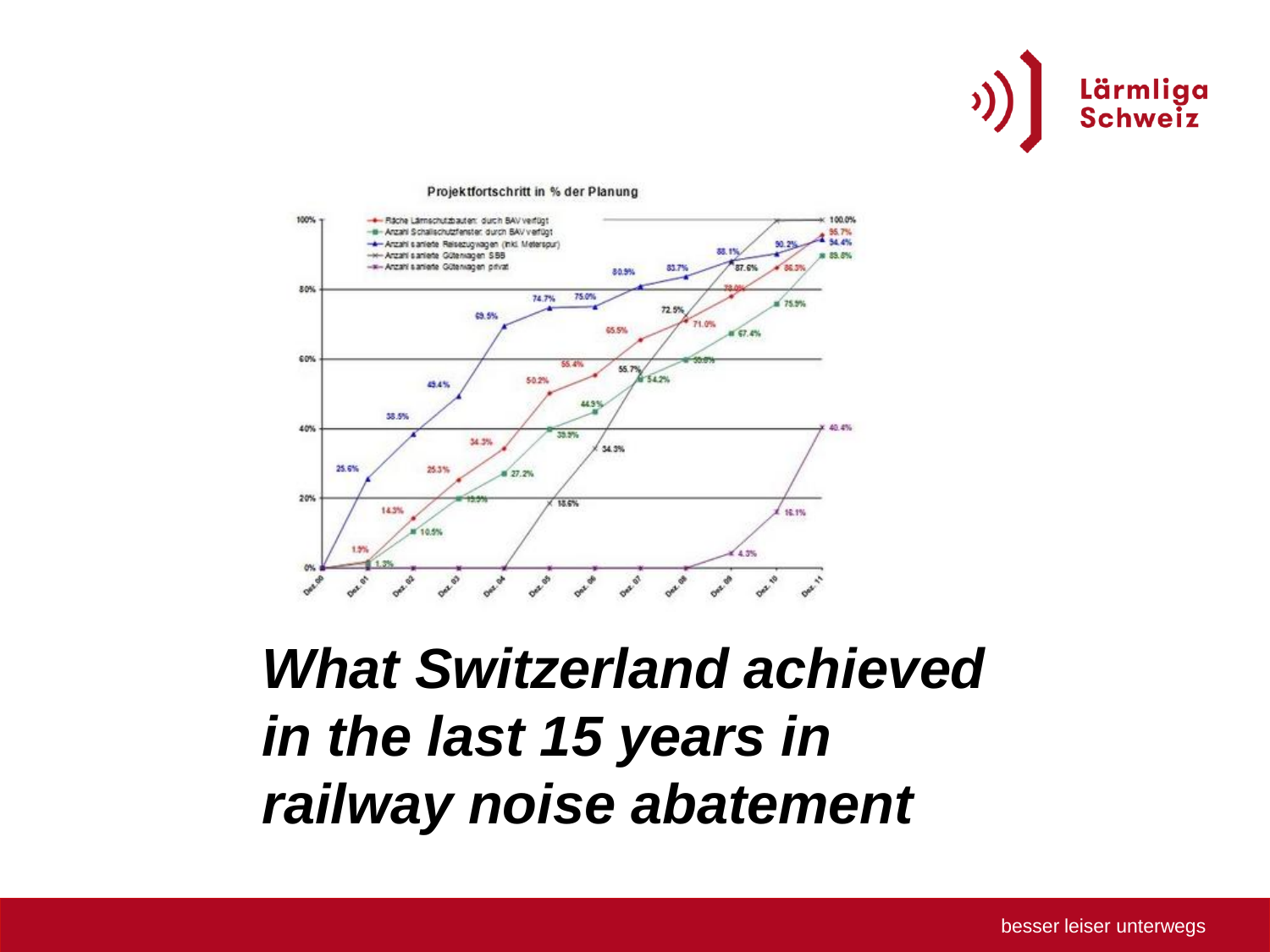# *Improvements 1 st step (2001- 2015): noise walls and sound abating windows*







Total Costs (End 2014) in Mio CHF: Walls: 854 Windows: 97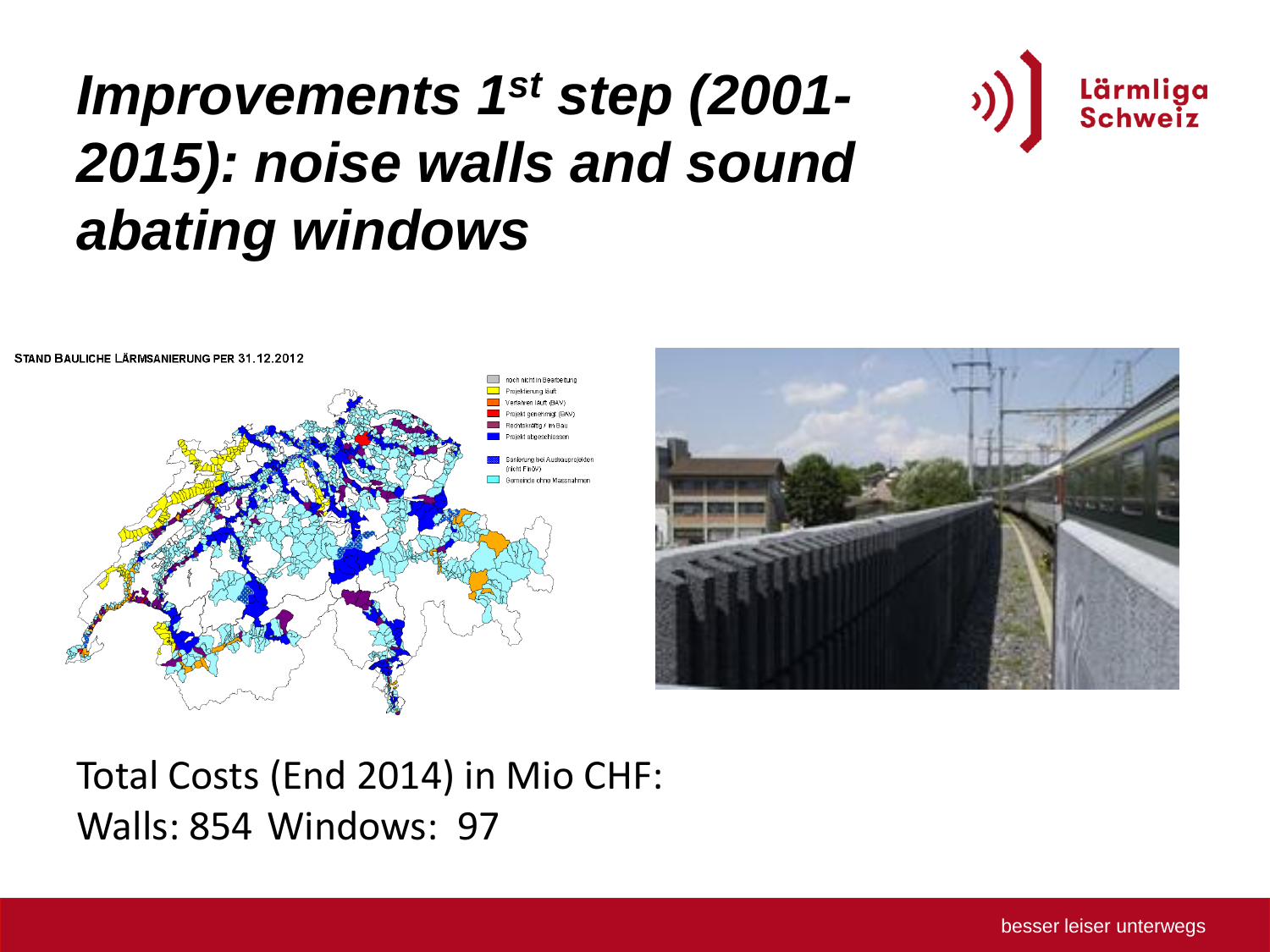# *Improvements 2 nd step (since 2004, SBB, and 2009, others): hushed freight wagons*



- Costs (End 2014) in Mio CHF: 184
- •Improved: >100% of Swiss wagons



Lärmliga  $\operatorname{\bf Schwe\check{i}\bar{z}}$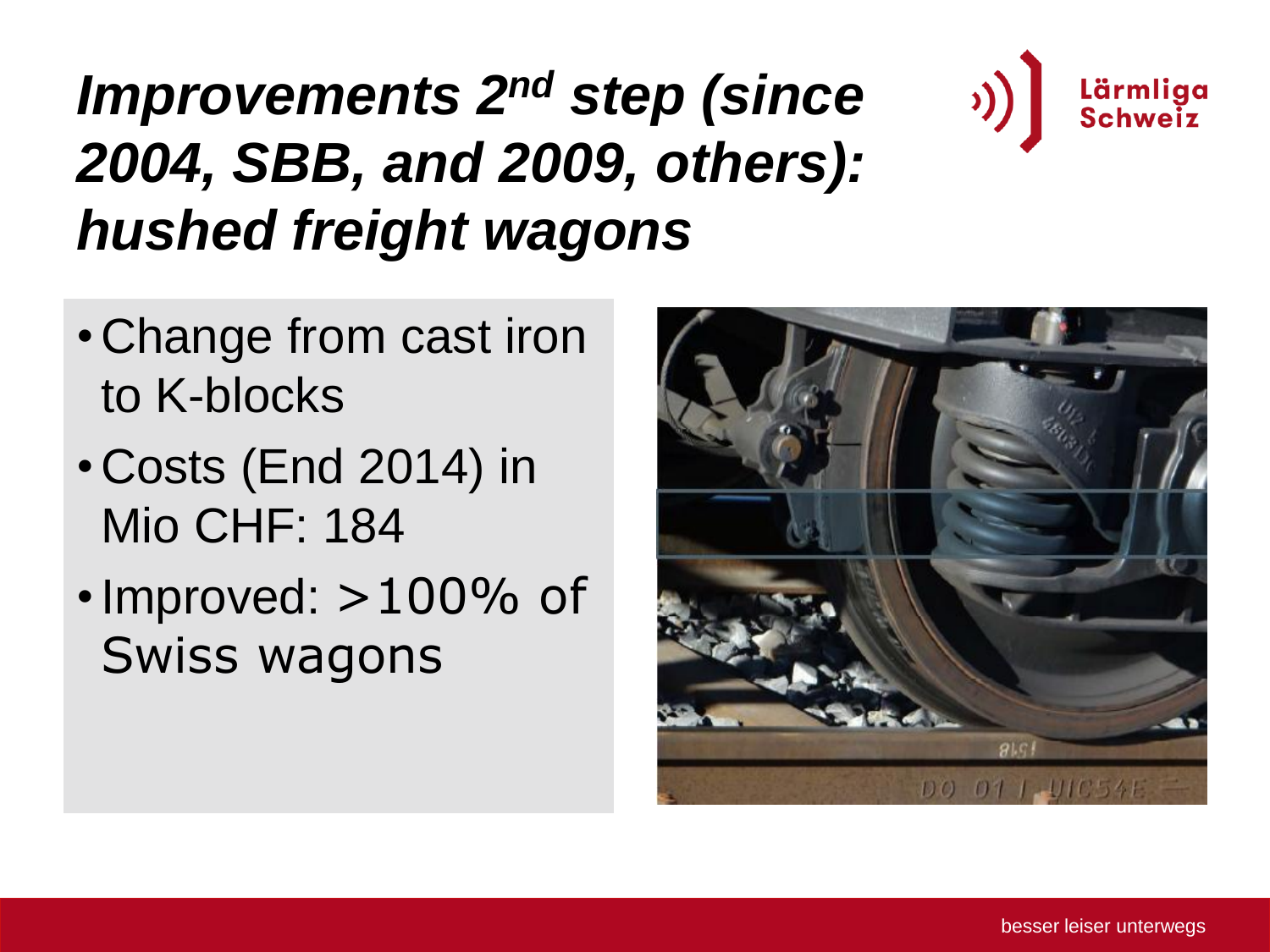# *Improvements 3 rd step (2015- 2025):*

- Limitation of emissions for *all* freight wagons
- Noise reduction on rails
- •Investment grants for super hushed freight wagons

#### LEILA bogie



Lärmliga  $\operatorname{\bf Schwe\check{i}\bar{z}}$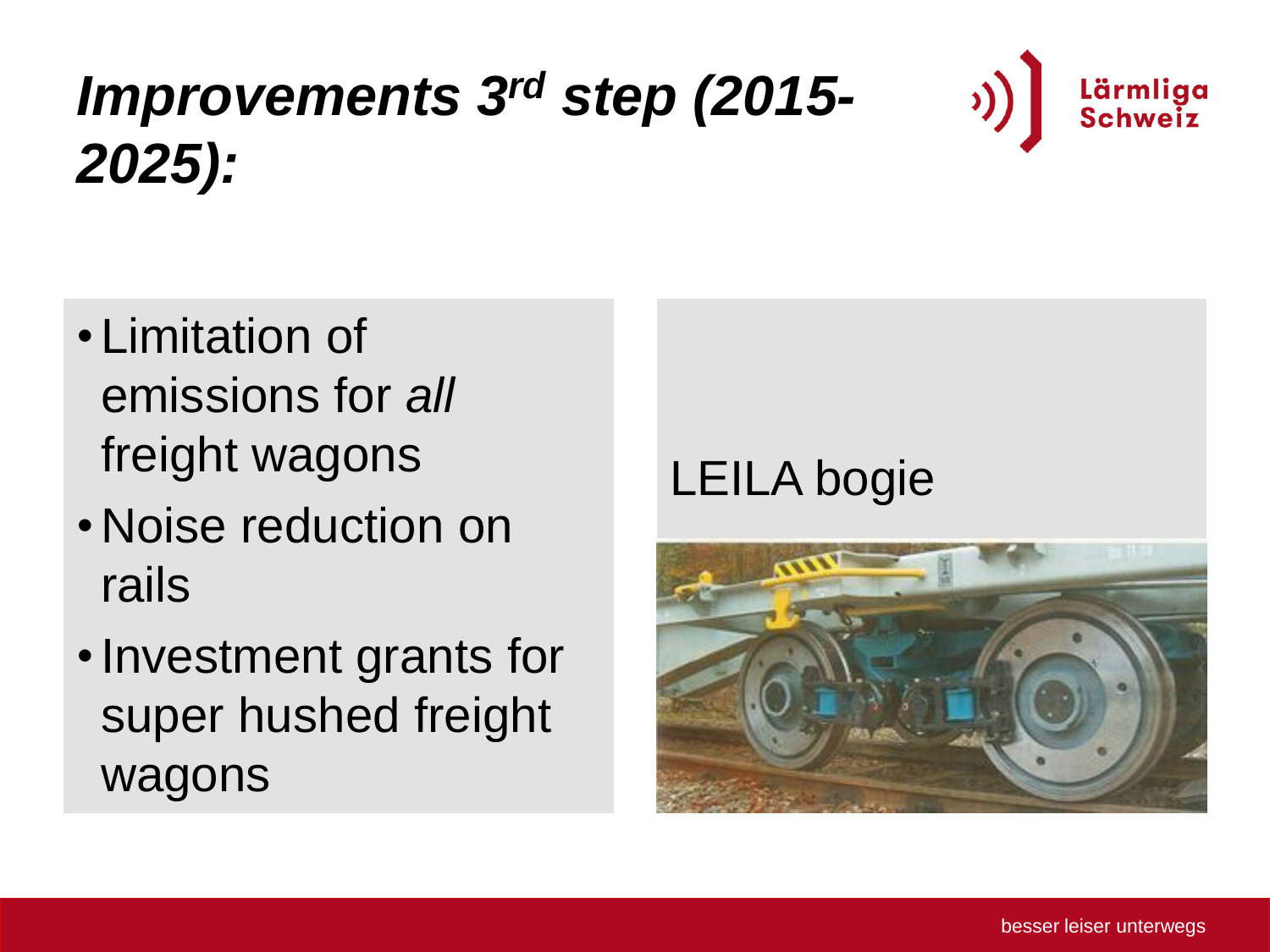

## **What are the lessons, we learnt?**

- *Political Lobbying is effective when timing is ok* Noise Improvement Act for Railways of 2000 was passed thanks to obvious non compliance
- «Classical» noise abatement by walls and sound abating windows extremely expensive and not effective
- Noise abatement at the source, at wagons and locomotives cheaper and most effective
- Noise exposure of residents is likely to increase again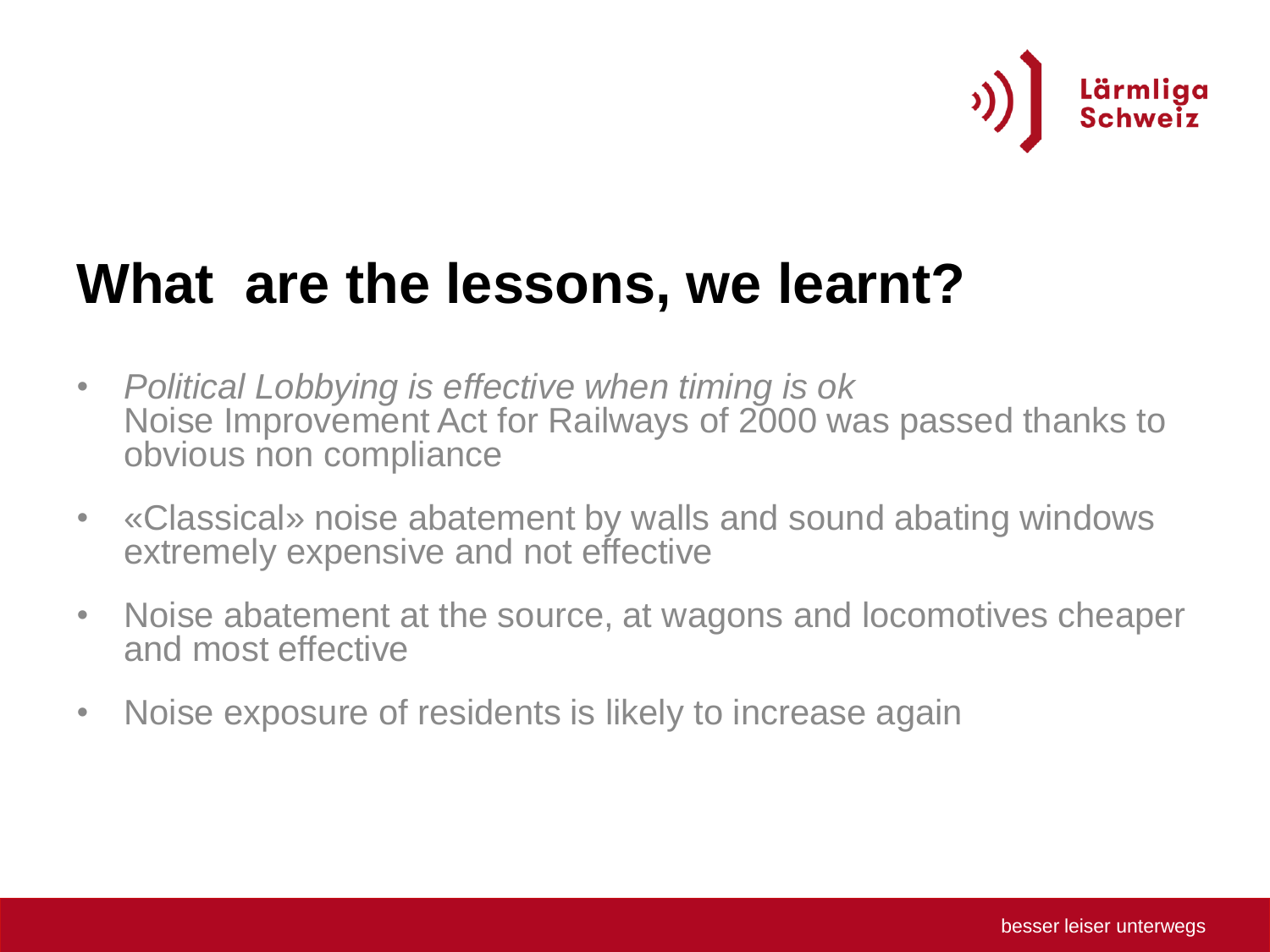

## **What are the lessons, we want to learn?**

- Long time exposure to excessive traffic noise is dangerous for health
- High peak levels in night time cause arousels and are dangerous for health
- Further hushing of railways is a human rights matter (still 38% of residents near railways or 140'000 persons unprotected in Switzerland)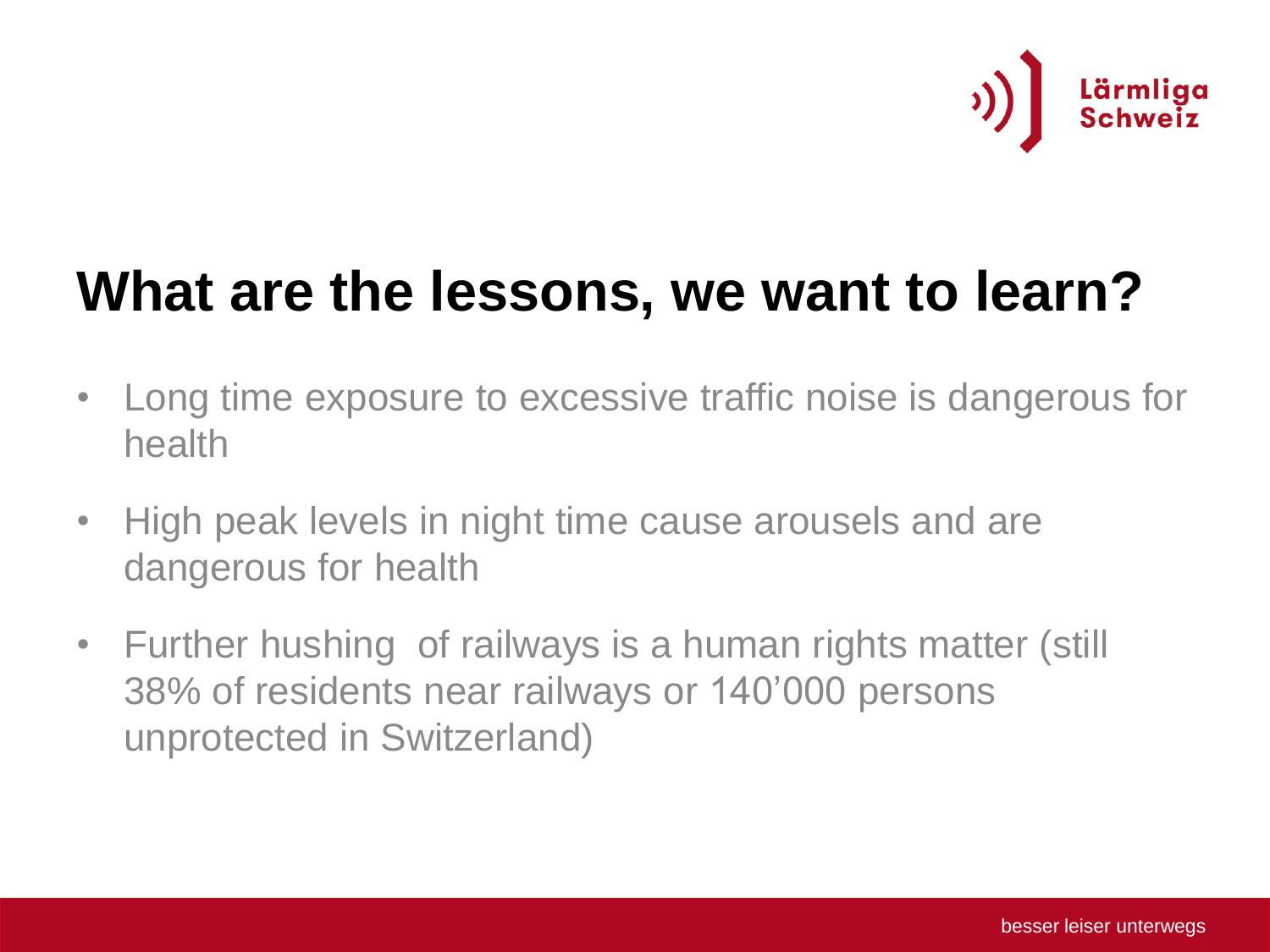

## **What we are doing to learn these lessons**

- Political lobbying; lobbying in administration
- Supporting and promoting leading law cases about noise
- Provide politics and media with results of such law cases
- Establishing respectful and faithful relations with our opponents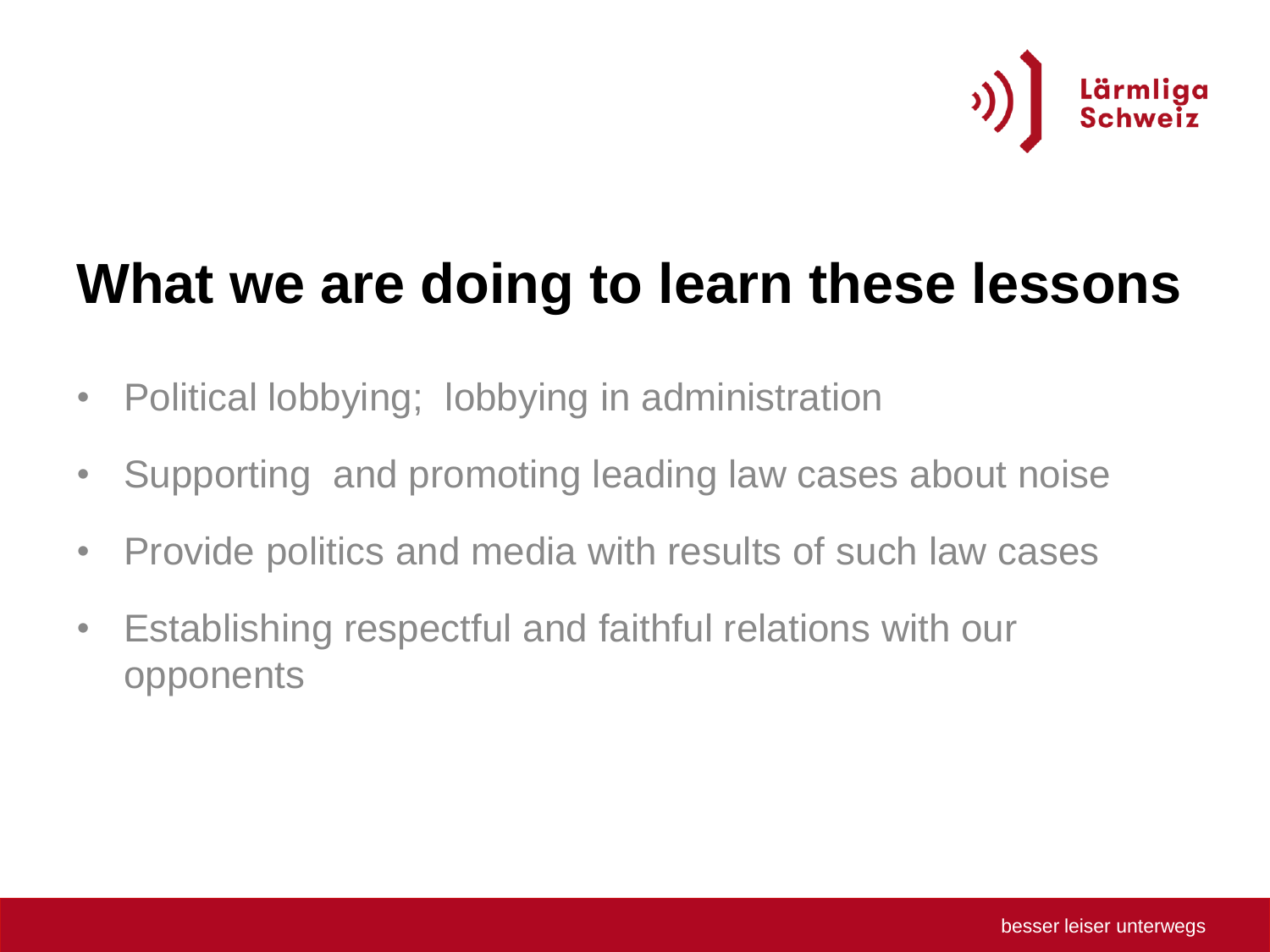

# **What can authorities and industry do to cope with those lessons?**

- Internalizing noise costs by implementing a real bonus malus system for freight trains and locomotives
- Bogies for super hushed freight wagons open new possibilites for accelerated freight traffic (win / win), if corresponding slots are offered
- Legal certainty demands enough time for changes
- Strengthen reasearch on interaction between rail and bogies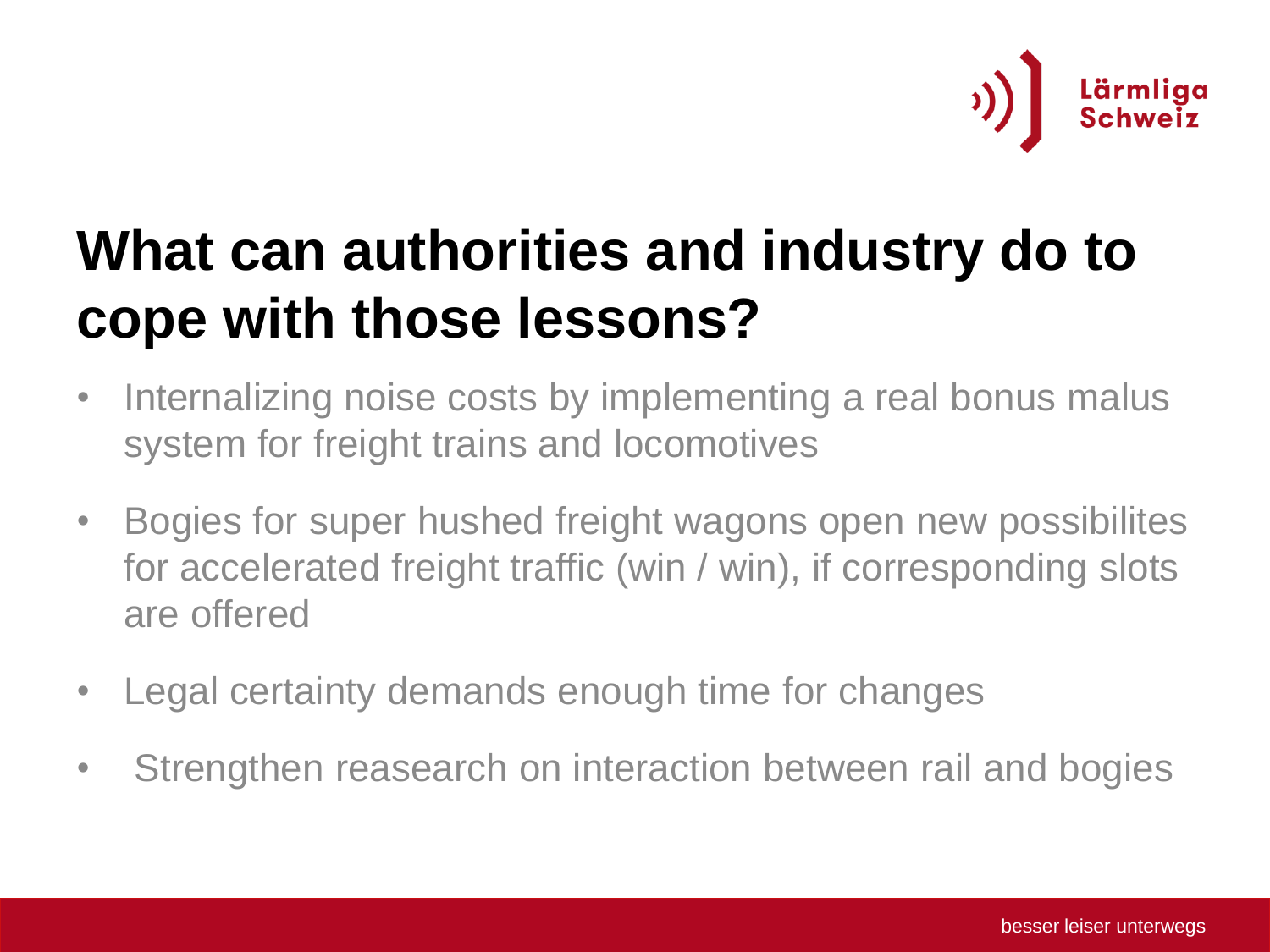## *Summary*





- **The problem of excessive railway-noise is not solved.**
- **Noise abating at the sources (bogies and rail) is unsufficient and partly not existing.**
- **Railway-noise in today's amount is dangerous for health.**
- **The problem is international.**